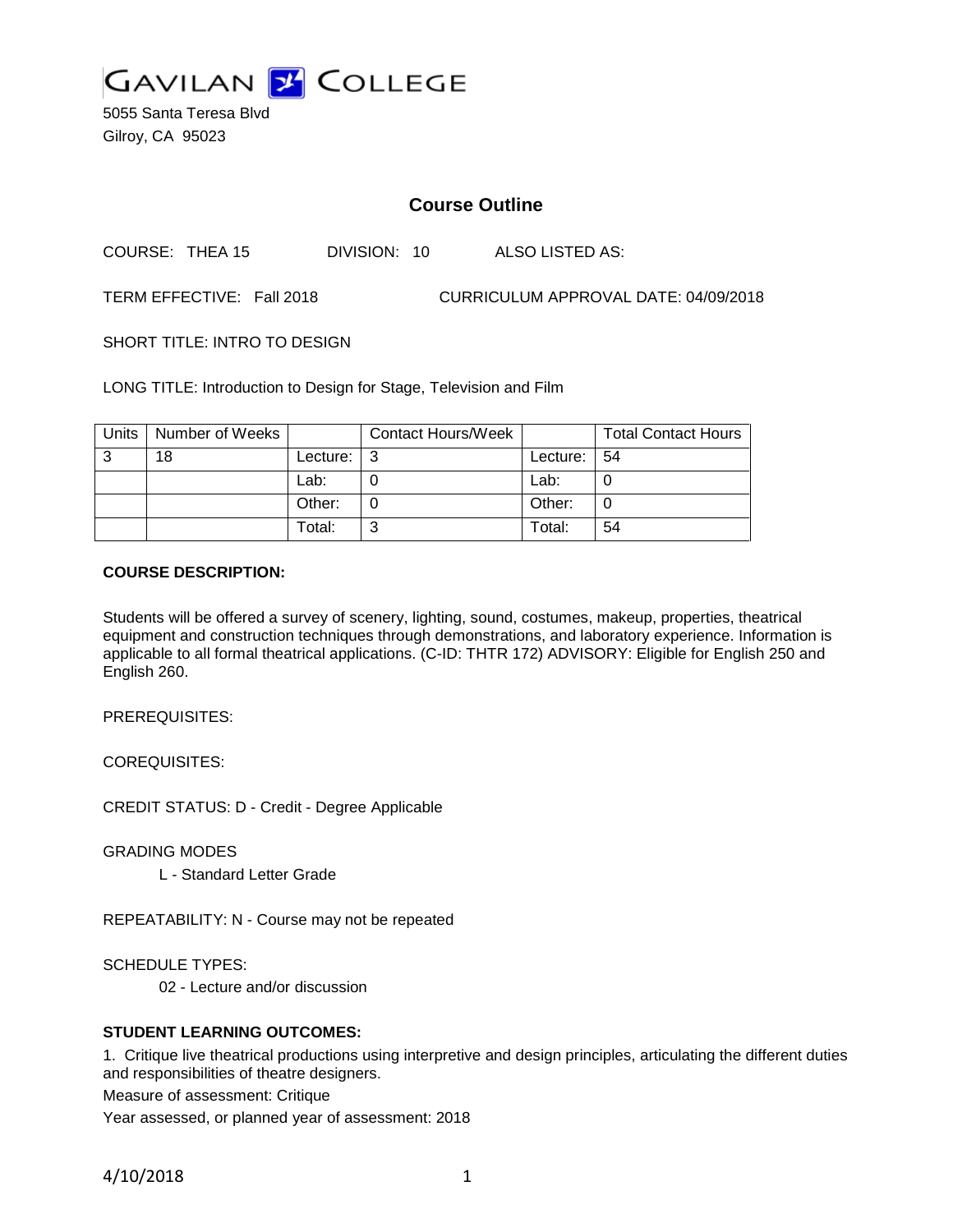2. Create Designs for several different productions and master the process of organization of theatrical design.

Measure of assessment: Class projects + Final

Year assessed, or planned year of assessment: 2018

# **CONTENT, STUDENT PERFORMANCE OBJECTIVES, OUT-OF-CLASS ASSIGNMENTS**

Curriculum Approval Date: 04/09/2018 Week Hrs

- 1 3 Orientation
- 2 3 Introduction to Theatre Design

--Theatrical Style: a visual approach to the Theatre

--The theater past and present

- 3 3 Planning the Design-Concept Researching the play.
- 4-5 6 General Principles of Design
- 6 3 Rendering and Model Building

Presenting the design

- 7 3 Production Design for Film and Television
- 8 3 Execution of the Design Stagecraft
- 9 3 Midterm and Oral Presentation of Projects in Scene Design
- 10-12 9 Introduction to Lighting Design

Analysis of a Lighting Design Requirements as

they relate to the stage, film and television

13-15 9 Costume Design

An introduction to the function of theatrical

costume and the contribution to the total

aesthetic effect of a performance production.

A basic approach to execution of design will

be presented:

-Script analysis and research

-Developing a "design concept"

-Rendering

-Execution of Design

-Budgets

-Costume crew organization and responsibilities

16-17 6 Make-up

The purpose of make-up for stage, film, & TV

18 3 Final presentation of Design Projects

Written comprehensive test on assigned

readings.

HOMEWORK:

WEEK 2 \* Reading Assignment:

--Chapter 1 Introduction

--Chapter 2 Scene Design and the Theatre

Writing Assignments: Critique a play

focusing on the design elements.

WEEK 3 \* Reading assignments

--Chapter 3 Scene Design as a Visual Art

WEEKS 4-5 \* Reading assignments: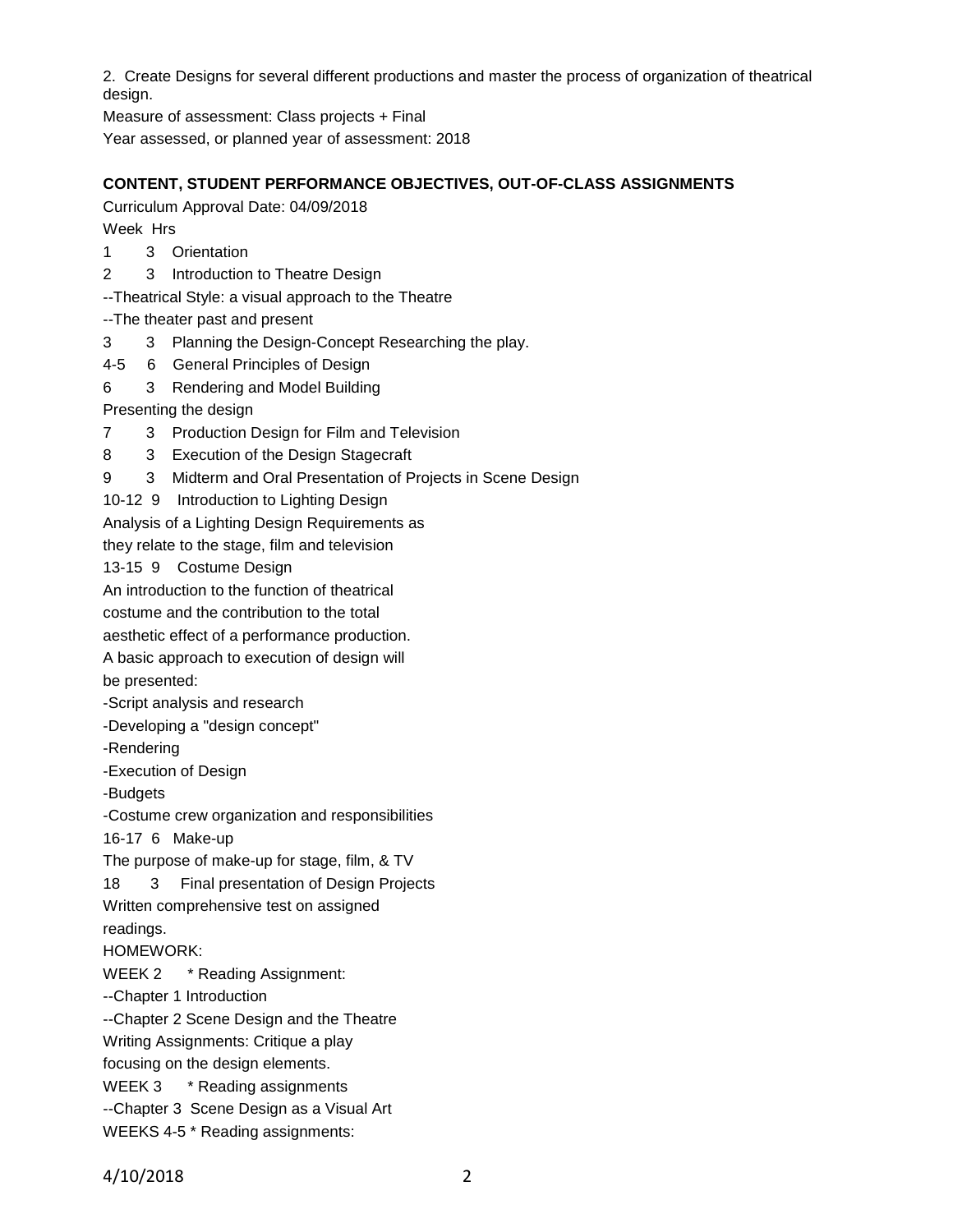--Chapter 4 The Design Idea --Chapter 5 Drafting the Design --A One-act play will be assigned to begin a design project \* Writing project: Play Analysis \* Project: Prepare for a production meeting to discuss a design concept for a play WEEK 6 \* Writing project: --Synopsis of the play and research the period and author --Design requirements --Prepare a budget WEEK 7 \* Writing Project: --critique a film or television production --research an award winning film/TV designer WEEK 8 \* Reading assignments --Chapter 6 Scene Design & Technical Production --Chapter 7 The Construction of Scenery --Chapter 8 Color in the Theatre --Chapter 9 The Painting of Scenery --Chapter 10 The Handling of Scenery --Chapter 11 Stage Properties and Effects WEEKS 10-12 \* Reading assignments --Part three - Chapters 12-22 --A play will be assigned for a design project \* Writing assignment: --Research and analysis of Design Requirements WEEKS 13-15 \* Reading Assignments: --A modern and a period play will be read --Handouts will be available \* Writing assignment: --Research and analysis costume requirements of a play \* Project: --Costume a play on a specific budget WEEKS 16-17 \* Reading assignments --Handouts will be available --A play will be assigned \* Writing assignment: --Analysis of make-up requirements of a play --make-up critique COURSE OBJECTIVES: WEEK 2 \*\* The students will: --acquire a vocabulary pertinent to scenic design --recognize different performance spaces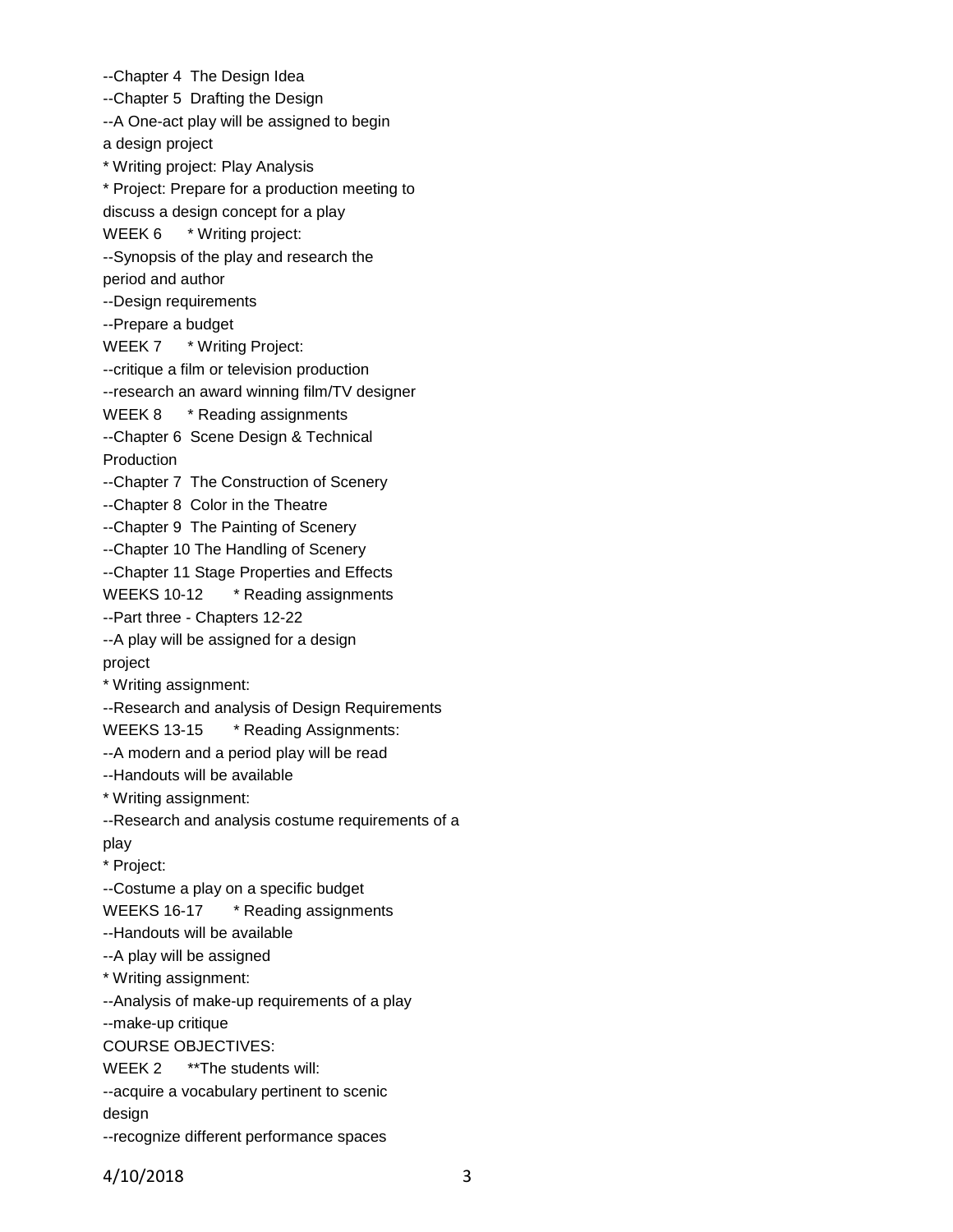--understand the job of the scene designer --demonstrate sufficient understanding of historical periods and styles WEEK 3 \*\* The student will: --assess the function of a set designer and discuss his function in relation to the entire production staff WEEKS 4-5 \*\* The student will: --understand composition and design elements --know how to use drafting equipment --identify techniques and terminologies to scene design WEEK 6 \*\*\* The student will: --demonstrate acquired skills in sketching in perspective or building a model of a set --create a written and present a verbal analysis of the scenographic needs for a production based on a concept decided upon for a production of a play WEEK 7 \*\* The student will: --recognize the comparison and contrasts in designing sets for stage, film and TV WEEK 8 \*\* The student will: --prepare working drawings based on prepared sketches and ground-plans --demonstrate an understanding of basic techniques and terminologies related to stagecraft --be able to construct a set for one-act play WEEKS 10-12 \*\* The student will: --Identify, define and describe terminology commonly used in lighting design and execution including instruments, lamps, dimmer boards and special effects devices --demonstrate an understanding of the fundamentals of lighting design for the performing arts on stage, film and TV --prepare an equipment set-up chart, color media chart, patch panel chart and dimmer set-up chart for an assigned play WEEKS 13-15 \*\* The student will: --demonstrate the ability to prepare costumes for a production from script to performance --identify basic costume vocabulary WEEKS 16-17 \*\* The student will: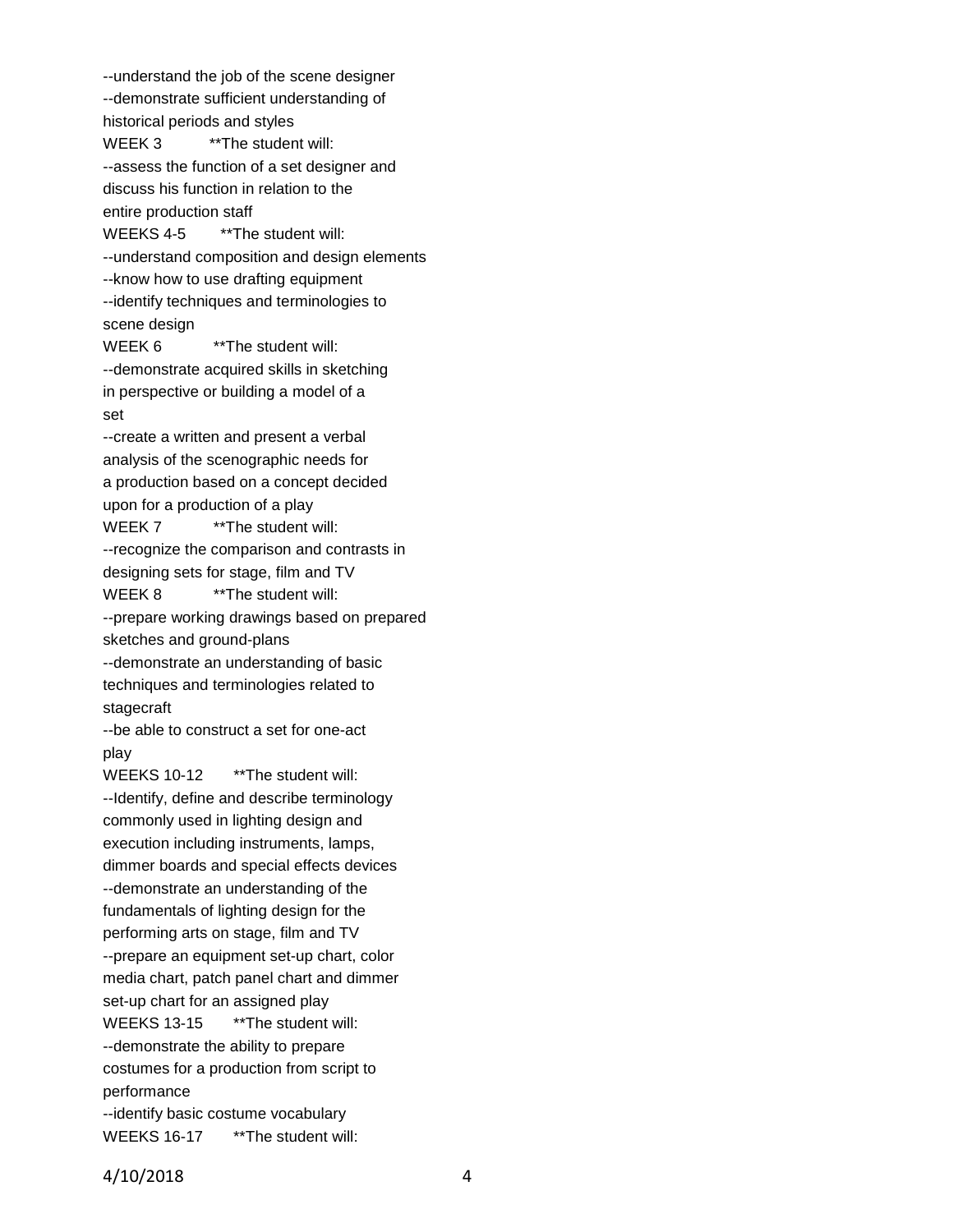--be able to differentiate between the requirements of make-up for the stage, film, and television --compare and contrast the difference in straight, corrective, age, character and non-realistic make-up

## **METHODS OF INSTRUCTION:**

Lecture in conjunction with text, class discussion, slides, video and film. Classroom demonstrations will allow students to observe specific techniques presented in lectures and assigned readings. Students will give oral presentation of projects to the class. Guest speakers who are professionals in specific areas will be invited to address the class.

## **OUT OF CLASS ASSIGNMENTS:**

Assignment Description: Students will read and study required texts (40 hours). Students will create detailed design analysis for each design project/play text (14 hours) Students will sketch and research Design Projects based on assigned readings (38 hours). Students will attend and critique a live Theatrical performance (6 hours) Students will create a final design Project (10 hours)

## **METHODS OF EVALUATION:**

Other methods of evaluation

Graded evaluation of objective tests and essays. Written and oral evaluation of written assignments, individual and group projects. Summary evaluation of participation in class discussion, simulated production meeting and the student's ability at being conversant in the vocabulary related to each area of design studied.

#### **REPRESENTATIVE TEXTBOOKS:**

Required Representative Textbooks

Gillette, J. Michael. Required: Gillette, Introduction to Design and Production, McGraw, 2008, or other appropriate college level text.. McGraw, 2018,2018.

This is the textbook recommended by the AA-T, C-ID website. The textbook is an industry standard and used across the Cal State and UC systems.

ISBN: 13-978-0073514192

Reading Level of Text, Grade: 12+ Verified by: JLH

## **ARTICULATION and CERTIFICATE INFORMATION**

Associate Degree: GAV C1, effective 201270 CSU GE: IGETC: CSU TRANSFER: Transferable CSU, effective 201270 UC TRANSFER: Transferable UC, effective 201270

SUPPLEMENTAL DATA: Basic Skills: N